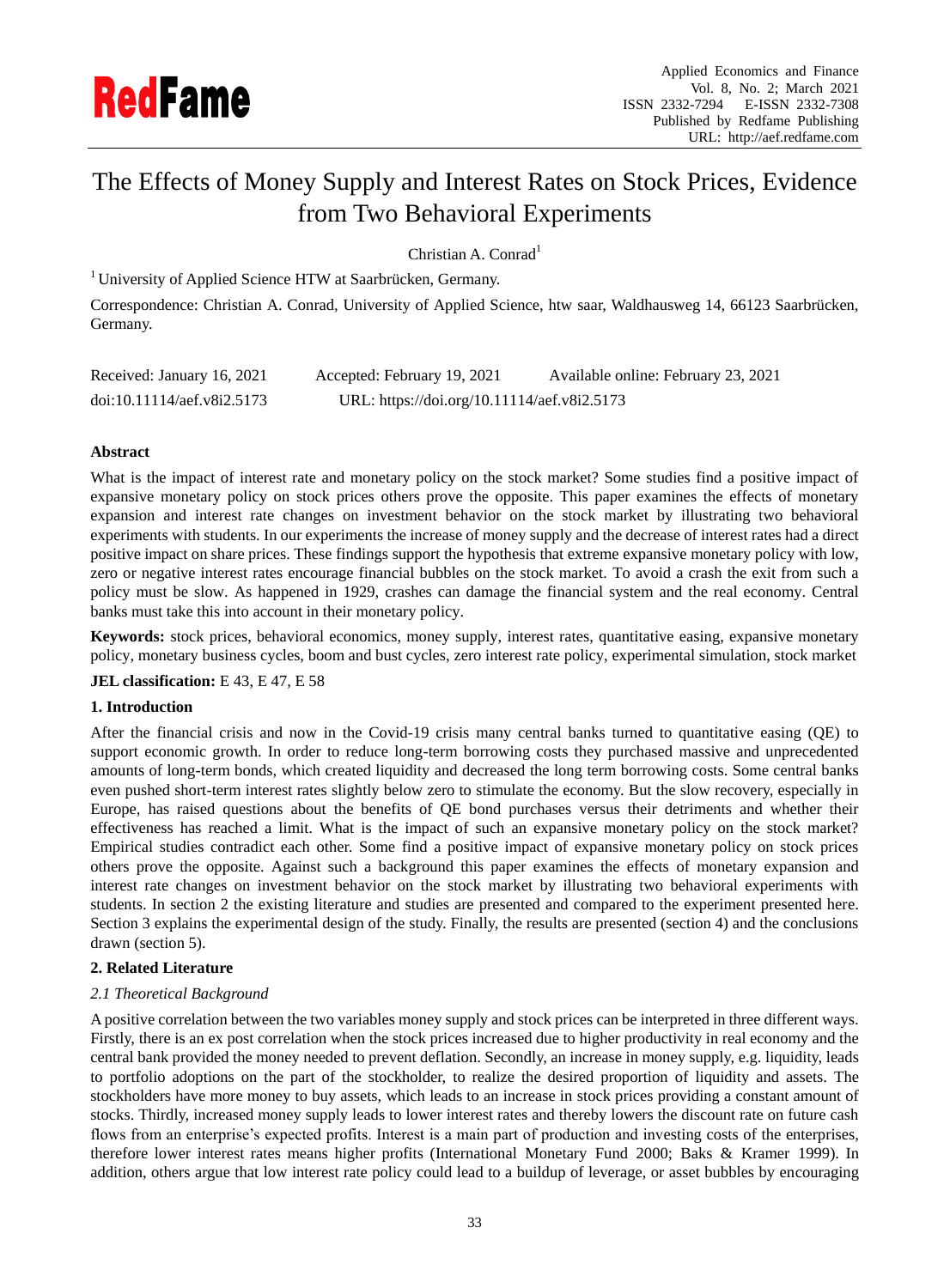excessive risk taking by financial market participants (Conrad & Stahl, 2002; Caruana 2013; Feldstein 2013; Stiglitz 2016). Confronted with low interest rates bank and non-bank investors may switch to excessive risk in order to compensate the smaller interest income (Hannoun, 2015). The mechanism is called "search for yield". If financial institutions have long-term commitments (such as pension funds and insurance companies) they come under pressure to earn the yield they promised on their liabilities. If they obtain only a low interest return on their assets they might be forced to go in risk (Rajan, 2005; De Nicolò, Dell'Ariccia, Laeven, & Valencia, 2010) and purchase stocks instead of bonds. Unilaterally constructed bonus-based compensation schemes encourage excessive risk-taking and were one reason for the financial crisis (Conrad, 2015). However, only one paper examined the effects of interest rate cuts on investment behavior. This behavioral experiment with students showed that decreasing interest rates encourage risk-taking (Conrad, 2019).

The roots of the boom and bust cycle theory go back to Hayek and Wicksell. Friedrich August von Hayek holds the tremendous elasticity of the banking system and the unregulated money supply development responsible for the economy overheating (Hayek, 1976; Hayek, 1935). Knut Wicksell on the other hand, lays the blame at the doorstep of the monetary policy decision-makers and their poor decisions regarding interest controls (Wicksell, 1922; Wicksell, 1968; Grosskettler, 1989). A set interest level on the capital market below that for the supply and demand balance causes an expansion of the money supply. In specific, the exchange relation of goods to money tips in favor of money. The demand for credit increases because of the low interest level. New current account deposits come into existence through the increased credit. The speed of money circulation increases, and with it the money supply. There is a shift in portfolios, since the value of the investor's liquidity increases relative to the stocks owned. The new money flows into the stock markets and pushes the stock prices ever upwards. Because the interest functions as both an asset yield and a discount factor it brings about an artificial interest reduction in an upswing of the stock price as well as an excessive resource allocation in stock value. This effect can cause the system to overheat. The higher stock prices signify profit potential and represent security to the banks that allows them to grant credit and thus indirectly create money. A self-propagating upward movement is created on the stock market, which supports a boom through excessive liquidity supply from the central banks. Should the interest rate decreases be reversed by the central bank this can of course lead to the same effect in the other direction (Conrad, 2000).

## *2.2 Empirical Studies*

There are empirical studies about the impact of interest rates on stock market prices. According to Thorbecke (1997), stock prices decline by 0.8 % if federal funds rate increases unexpectedly by 1%. Rigobon and Sack (2004) estimated that stock index S&P 500 loses 1.7% because of 3-month rate increases of 0.25 % and found a higher effect for Nasdaq index (2.4 % decrease).

Trust Kganyago and Victor Gumbo tested the long-term relationship between money market interest rates and stock market returns in Zimbabwe from April 2009 to December 2013. The estimation model controls for money supply growth rate, inflation, volume of manufacturing index, crude oil price and political stability. They found evidence of a strong and statistically significant inverse causal relationship between money market interest and stock market returns (Kganyago & Gumbo, 2015).

The relationship between money supply development and asset prices has been examined in several empirical studies. Using the increase in Japanese stock, art and real estate prices in the second half of the 1980s as an example, empirical studies have shown that the catalyst for the bubble was an expansive monetary policy in conjunction with a productivity increase in the Japanese economy and an higher demand for real estate in Tokyo; all of which expressed itself in more credit given by the banks (Ito & Iwaisako, 1995). In the first half of the 1990s the prices mostly fell back to their original level. Ito und Iwaisako (1995) establish further, that the increase in prices can be explained with fundamental changes in data only until 1987, at which point the bubble took on a life of its own.By Homa and Jaffee (1971) had already found a significant and systematic relationship between stock prices and money supply as represented by deposits and currency. Rozeff (1974) showed that both money supply and M1 aggregate can impact stock prices. A finding which was later supported by Flannery and Protopapadakis (2002). Lastrapes (1998) estimates that stock prices fall off by 2.4% if M1 is reduced by 1%. Safar and Siničáková (2017) prove statistically significant influence of money supply on stock market indices in the US and EU. P *f*cha (2017) found an influence of money supply on valuation of S&P 500 indices with a 6 month lag. According to the International Monetary Fund further analyses show a positive correlation between the variables money supply and stock prices (International Monetary Fund, 2000; Baks & Kramer, 1999). However, other studies have come to contradictory conclusions. Black (1987) found that changes in money supply do not influence stock prices. Campbell and Ammer (1993) came to the conclusion that money supply has only minimal effect on stocks prices.

How can these controversial findings be explained? We have fundamental method problems here. The scientific content of the predominantly Granger-based econometric studies has to be questioned. Because of the risk of false results, the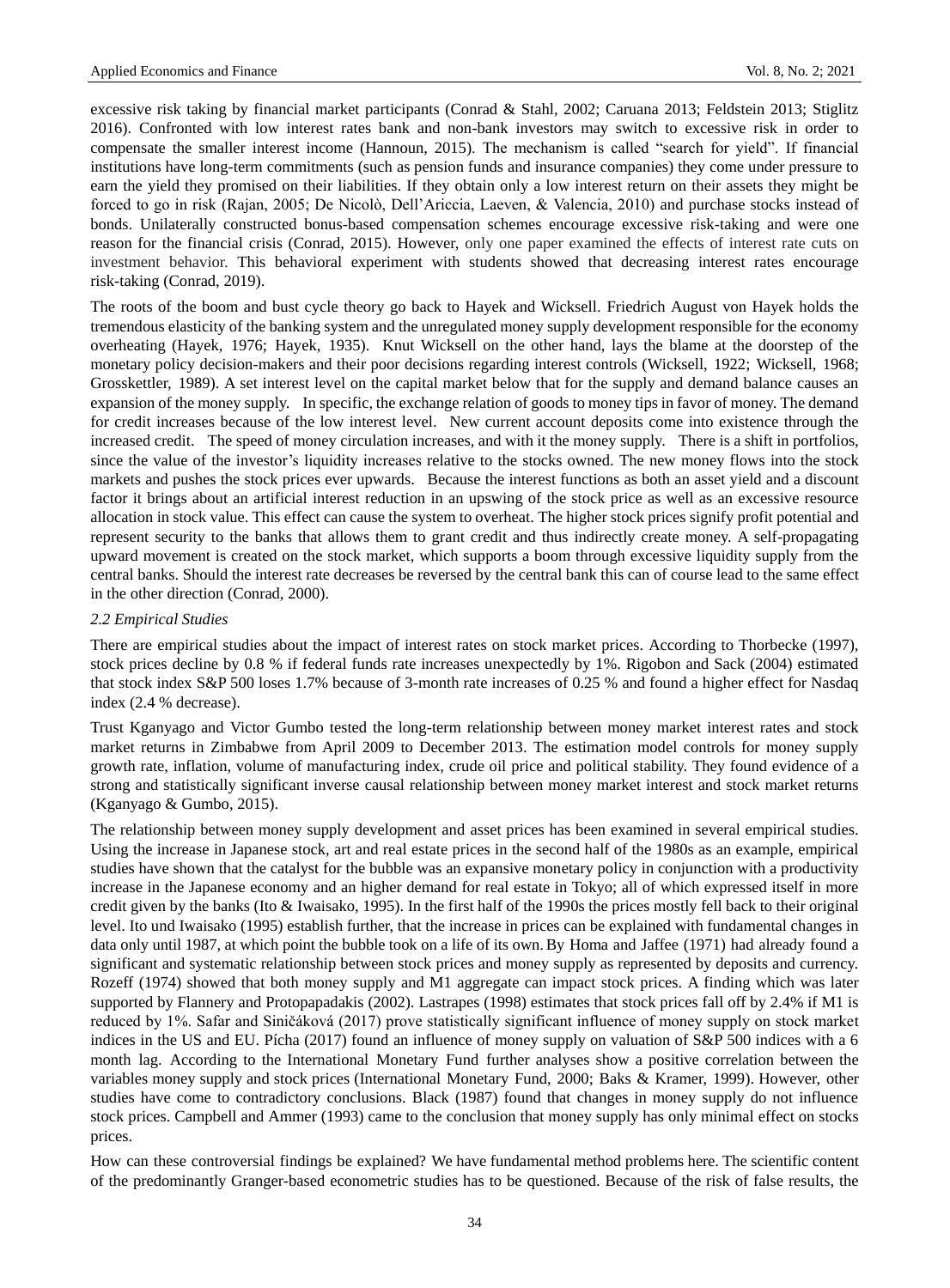Granger test is discouraged if the variables under study are extremely volatile (Irwin & Sanders, 2012). For highly volatile variables such as stock prices, a lack of covariance stationarity was found, which does not provide a condition for the regression of time series (Pagan & Schwert, 1990; Phillips & Loretan, 1990; Frenk, 2011; Schlecker 2014; Conrad, 2020). Due to innumerable influencing factors on supply and demand, we have a strong multi-causality here in which the individual influencing factors cannot be filtered out precisely. If causal variables are not extracted, Granger tests can show correlations that are not present (spurious regression). The same applies to purely random correlations, which may arise in particular in the case of short observation periods or incorrect time intervals (Frenk, 2011).

Against this background, we decided to analyze the relationship between money, interest rate and stock markets with a behavioral experiment as an alternative scientific method. This should give additional evidence.

# **3. Experimental Design**

We want to answer two questions:

A. How does the investor react on the stock market if the money supply is changed? Some studies find a positive impact of expansive monetary policy on stock prices while others prove the opposite. However, as most studies show a positive impact we use this as hypothesis.

B. How do the investors react on the stock market if the save interest rate of bonds as an alternative investment is changed and how is the profit of the stock market companies, and therefore also the dividends influenced by the interest rate as cost of borrowed capital? We test the assumption of the portfolio-theory that not only risk but also yield is decisive for the allocation of invested capital.

The purpose of this paper is to test the hypothesis that:

A. an increase of money supply leads to higher share prices and encourages bubbles with a subsequent crash when money supply is reduced (boom and bust cycle).

B. interest rates influence capital allocation as per the portfolio-theory that capital follows the yield. Thus, bonds are the alternative of shares and vice versa. A decrease in the interest rate should therefore lead to higher share prices and vice versa. Interest rates also influence the cost of capital borrowed from the enterprises. Therefore, lower interest rates lead to higher profits and dividends.

How do the money supply and interest rates affect investment behavior? The methodology was to simulate investment decision making on the stock market under different money supply and interest rates. We conducted two experiments, A and B:

Two experiments, A and B, were conducted in the winter semester of 2019/20 with different groups but were terminated due to the Covid 19 pandemic. There were 56 participants in game A and 43 students in game B, who came from different Business Bachelor courses at the University of Applied Science HTW at Saarbrücken, Germany. Most investment capital is controlled and allocated by agents for third persons. There are family offices, investment firms, fund managers and the managers of companies. The task was to invest capital like an investment agent or a manager of a company. The participants were asked to maximize the profit as it is the obligation of a manager as agent for a principal (company owner resp. shareholder). Maximal profit in the group resulted in 10€ real money as variable compensation. The rules were explained to the students before starting the experiment. The students were asked to check each other's calculations after each game.

# **Game A: Money supply and stocks**

Game A aimed to examine how money supply affects the demand for stocks. Apart from stocks, there was only the alternative of holding money as liquidity without interest. The shares did not distribute any dividends.

Students were to invest their money in stocks or hold cash. Ten shares in the fictional corporation Rancom LC with a nominal value of €100 each were added per round. The shares were auctioned every round. The students were informed of the additional amount of money that they had at their disposal each round as a result of the monetary policy of the central bank. They could sell or buy the shares through the lecturer who would auction them off (stock exchange). The highest bids were accepted. The respective maximum price was set as the share price. Sales were served first and settled according to the available bids. Up to round 5 the money supply was doubled. The last two rounds it stayed the same.

#### **Game B: Interest rate and stocks**

Game B aimed to examine how interest rates affect the stock's attractiveness as an alternative investment. Two factors affect the investor here. On the one hand, the interest rate is the return on bonds as safe investment, and on the other, it determines the cost of debt and thus also the profit and dividend of the stock corporation. Students were to invest their money in stocks or fixed deposits. There was an initial stock of 0 shares in Rancom LC with a nominal value of €300 (€300 equity and €600 debt). Each round, €1,000 were added per player and 10 shares were auctioned off so that stocks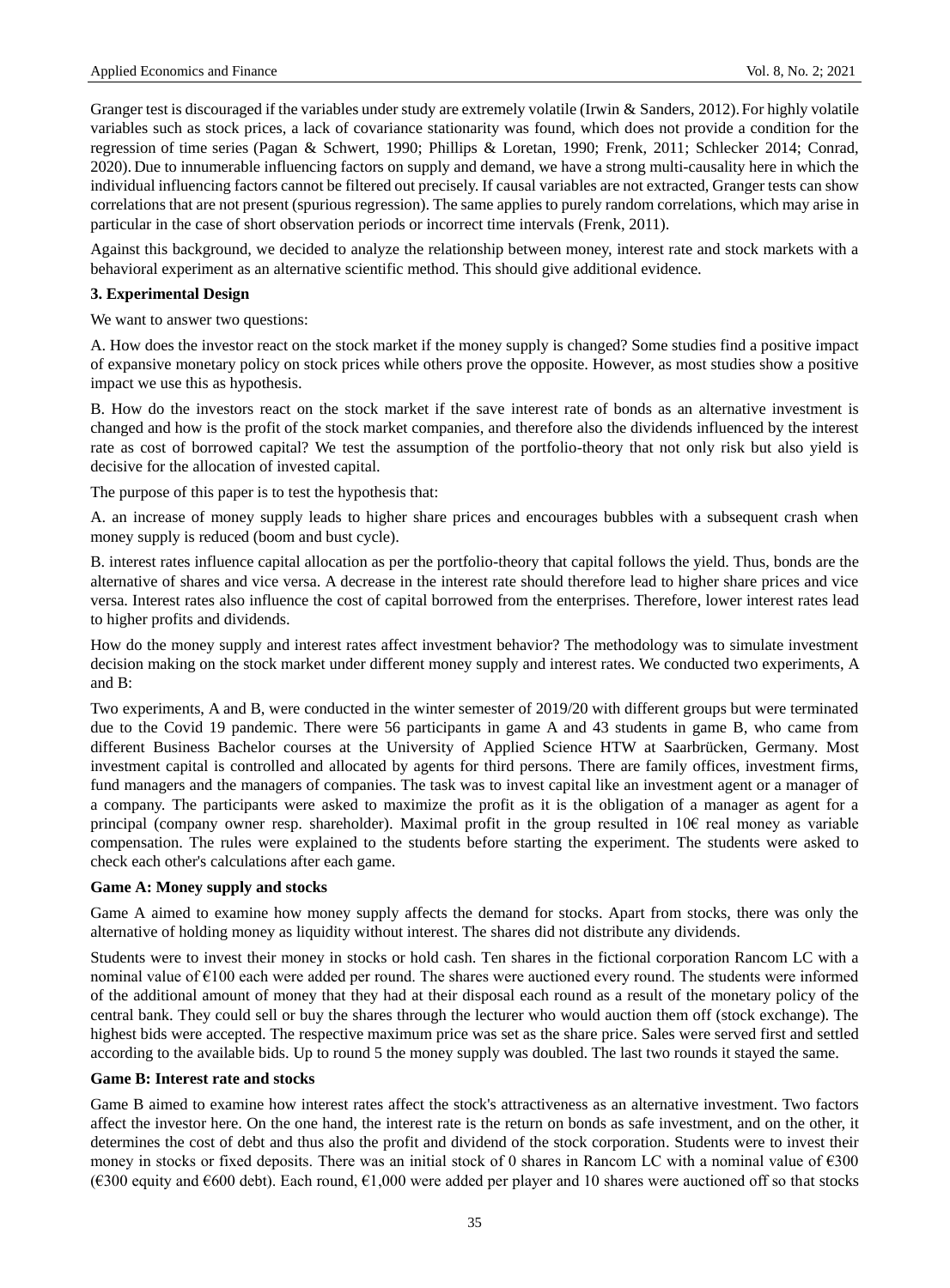and money increased roughly proportionally. The return on capital employed was a constant  $\epsilon$ 60, or 6.67%. The interest rates, which the central bank set as the base rate, were communicated to the students every round. Likewise, the price to earnings ratio and the dividends changed every round in accordance with the change in the cost of debt of Rancom AG. Representing the earnings situation, the students were informed of the dividend yield as a 50% distribution of the profit. Students could invest an amount of money at the relevant interest rate, or sell or buy the shares through the lecturer who would auction them off. The highest bids were accepted. The respective maximum price was set as the share price. Sales were served first and settled according to the available bids. At the end of each round the interest and dividends were added as yield to the invested capital.

These simple experiments show clear results.

## **4. Results**

#### **Game A: amount of money and stocks**

Figure 1 shows the development of the money supply and the average bid as share prices and figure 2 the development of the liquidity on hand (which is the average cash held by the students at the end of each round) and the average share bids of the students. We can see a positive relation between money and share price. In addition, the mere stop of monetary expansion in round 5 created a stock market crash if we look at the average bids which would be relevant for the stock market development. Starting in round 5 we see a slow reaction of the bids. Even though the money supply drops the bids first stay high.



Figure 1. Money supply and average bid



Figure 2. Liquidity on hand and average share bids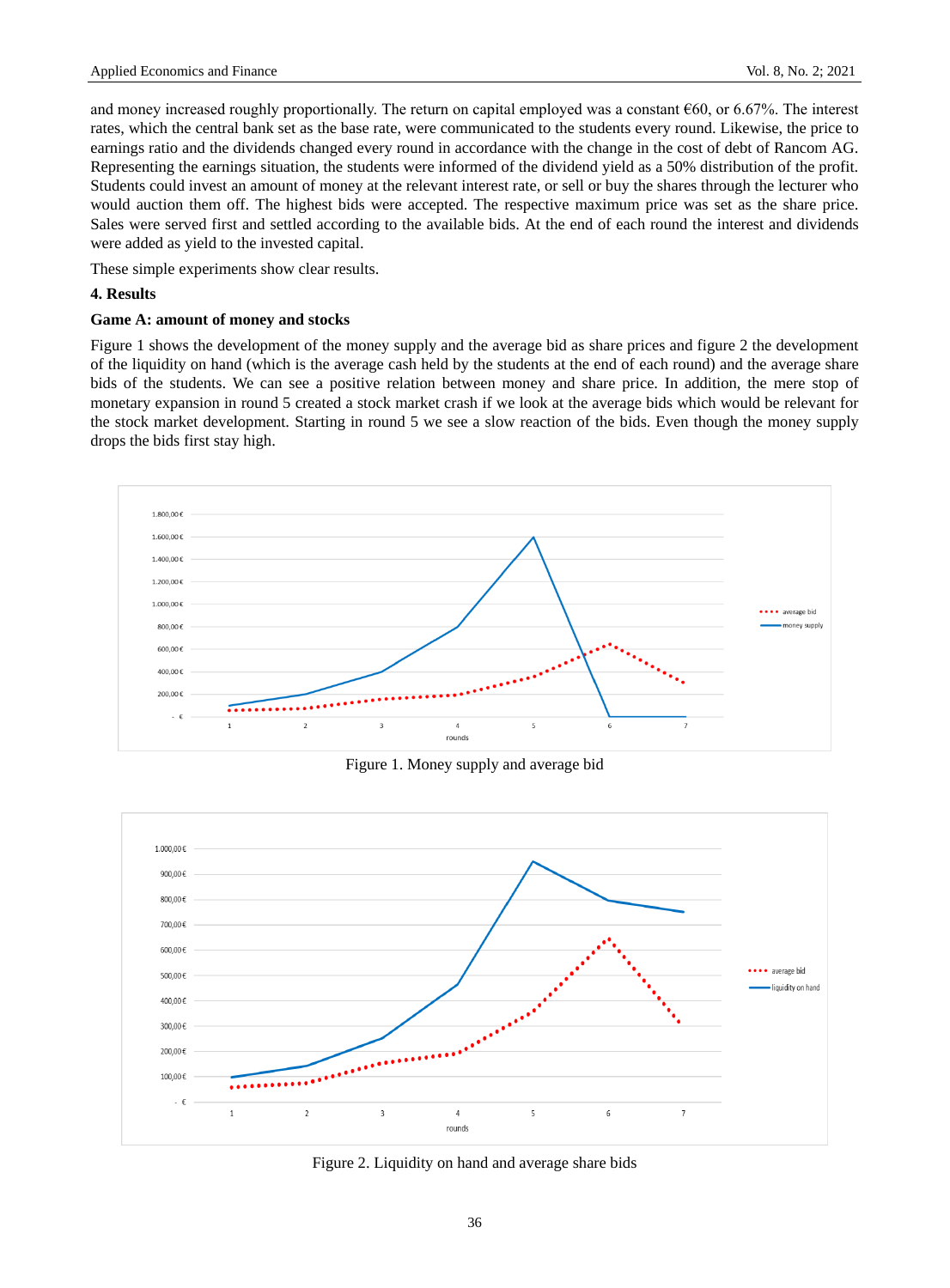# **Conclusion game A**

In our experiment money supply had a direct positive impact on share prices. The hypothesis was not disproven and seems to be true. Central banks have a strong responsibility for the stock market if they increase the money supply disproportionately to the real production. If there has been an expansive monetary policy followed by increasing stock prices, the exit of this policy must be done slowly, otherwise a crash might follow.

# **Game B: interest rate and stocks**

The interest rates were first decreased and then increased (see figure 3). The dividends were adapted according to the changed-borrowing cost of Rancom LC due to the changes in the interest rate (figure 4), also the price to earning ratios were adapted (figure 5).





Figure 3. Interest rates

Share prices were clearly driven by the interest rate reduction, which resulted in higher earnings and dividends (figure 4). The students adjusted their portfolio according to the changed yield relation between shares and fixed deposits even though the shares were more risky. The sharp increase in interest rates in round 7 led to a stock market crash (see figure 5) due to quick portfolio adjustments (see figure 6). And the crash resulted in a strong decrease of the asset value of shares (see figure 7).

Figure 4. Dividends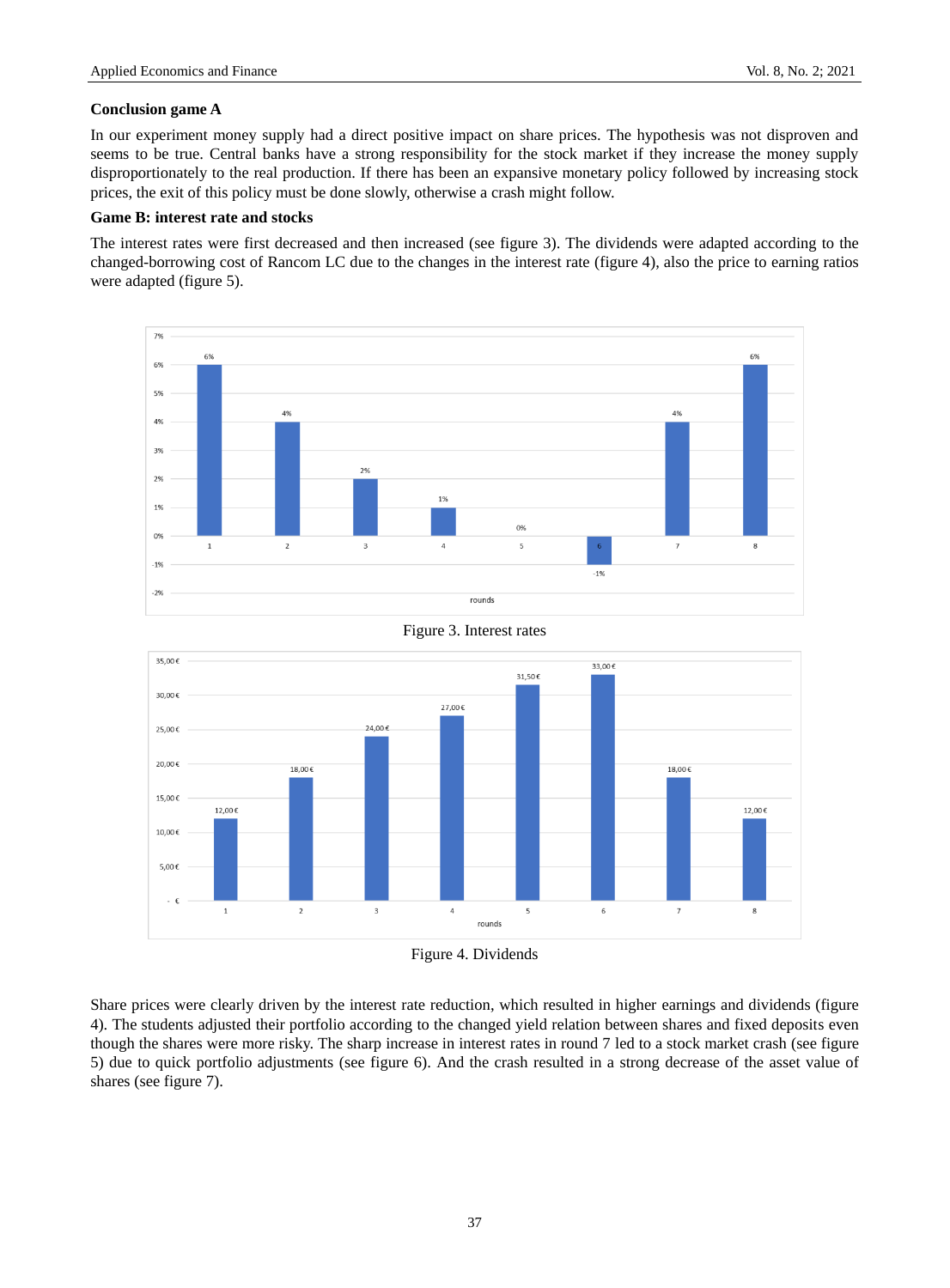

Figure 5. Average bids and share prices (average of all groups)







Figure 7. Share prices and the asset value of shares

The buying of the shares seemed to be consistent and rational as the dividends and earnings increased. The price to earning ratio shows that the impact of the lower interest rates compensated the higher share prices (see figure 8) as borrowing cost decreased and thus the earnings increased.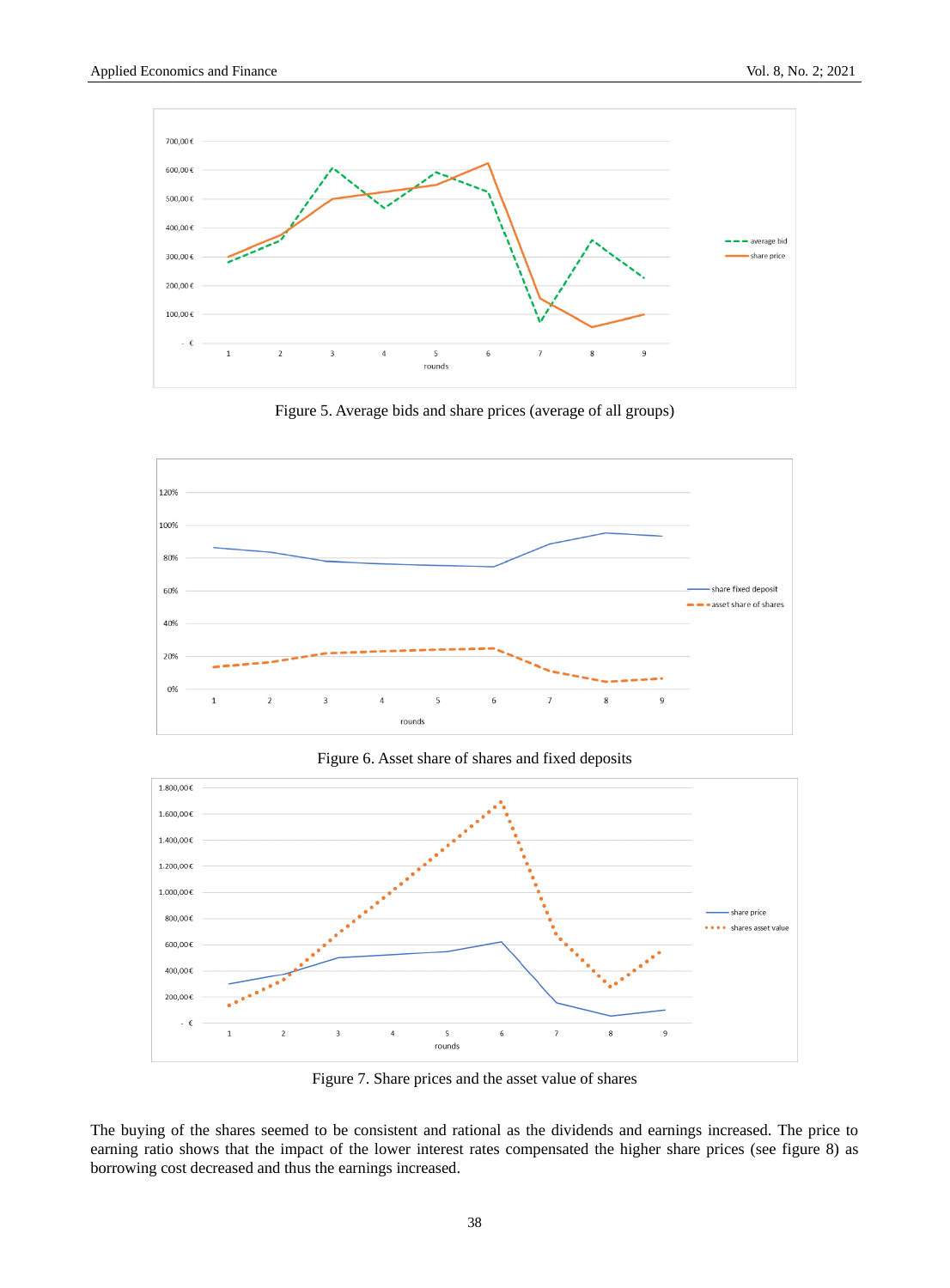

Figure 8. Price to Earning Ratio

# **Conclusion game B**

Our hypothesis was not proven false, as the interest rates influenced the capital allocation according to the portfolio-theory. The students invested in the stocks as assets with higher yields as the interest rate dropped and dividends rose. The higher risk of the shares was not a hindrance. The yield from bonds are the alternative of shares and vice versa. A decrease in interest rate led in the experiment to higher share prices and vice versa. In addition, the interest rates influenced the cost of borrowed capital for the enterprises. Therefore, lower interest rates led to higher profits and dividends.

Share prices were clearly driven by the interest rate reduction, which resulted in higher earnings and dividends. The price to earning ratio is deceptive in that the impact of the lower interest rates compensated the higher share prices even though the profit of the core business activities stayed the same. In our experiments we had an increase in profits of 100% as a reaction to a 66% interest rate reduction, thus an elasticity of 1.5. Thus price to earning ratios are not an adequate pricing tool and cannot help to detect a stock market bubble. The sharp increase in interest rates in round 7 led to a stock market crash due to quick portfolio adjustments. And the crash resulted in a strong decrease of the share asset value.

# **5. Final Conclusion**

In our experiments the increase of money supply and the decrease of interest rates had a direct positive impact on share prices. All groups showed similar behavior and the games may be repeated and reviewed by other scientists in the future. Moreover, the sharp increase in interest rates and the stoppage of money supply increase led to a stock market crash due to quick portfolio adjustments. The crash resulted in a strong decrease of the asset value of shares. Therefore, the central banks must keep in mind that the interest rates do not just influence the investments in the real economy. Boom and bust cycles are a real danger of an expansive monetary policy with low interest rates. If there has been an expansive monetary policy or strong interest rate cuts followed by increasing stock process, the exit from this policy has to be slow to prevent a subsequent crash (boom and bust cycle). Central banks have a responsibility for the stock market if they increase the money supply disproportionately to the real production and intervene in the money market or even in the capital market by a QE-policy. The question if it is wise to do so at all has to be discussed separately.

In addition, the measurement of inflation has to be discussed. The inflation measures used by central banks mainly include consumer goods prices and producer prices. Price developments in the financial sector and asset prices are thus systematically hidden by the measurement method. So it is possible that excessive money production is reflected not in rising prices for consumer goods, but in price increases on the stock market or real estate market. If only consumer goods prices are considered, this can lead to unpredictable inflation (Mezger & Stahl, 2001, Conrad, C. A. & Stahl, M., 2002).

Experiment B showed that decreasing interest rates encourage risk taking. The portfolio theory was true in our experiments. Interest rate cuts led to a shift towards shares as an alternative asset with higher yield. The higher risk of the shares was not a hindrance. The mechanism "search for yield" took place. The students reacted to the lower interest rates by taking on risk.

Share prices were clearly driven by the interest rate reduction, which resulted in higher earnings and dividends. The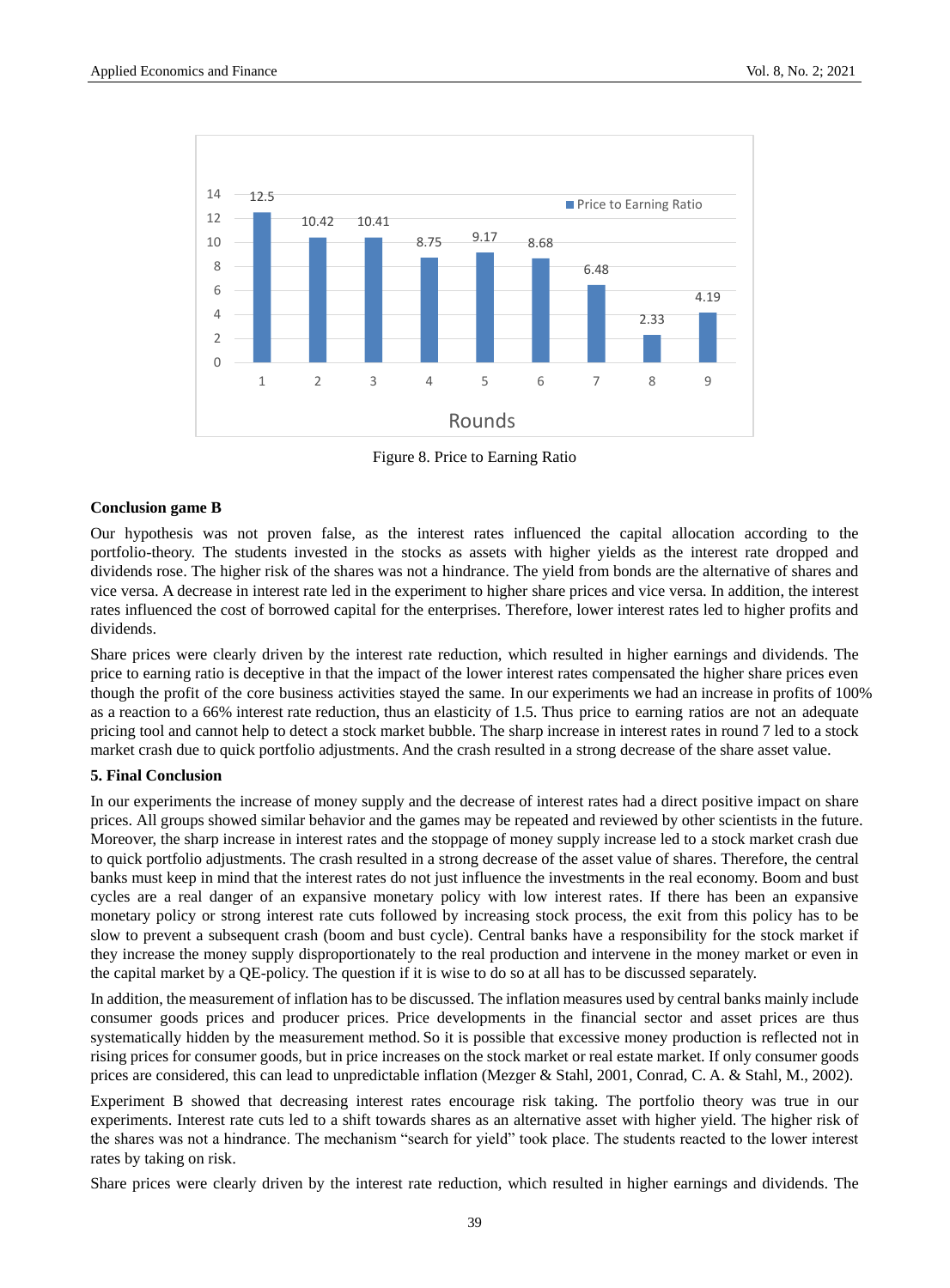price to earning ratio is deceptive in that the impact of the lower interest rates compensated the higher share prices even though the profit of the core business activities stayed the same. Thus price to earning ratios are not an adequate pricing tool and cannot help to detect a stock market bubble. The valuation indicators for equities would have to be adjusted for the refinancing costs. Even a smooth price-earnings ratio like that of Shiller (CAPE, Cycle-Adjusted Price Earnings Ratio) could be distorted by a prolonged period of low interest rates.

The results of our experiments show that money supply and interest rates not only influence investments in the real economy, they also have a direct impact on the stock markets and tend to favor speculative bubbles. To avoid a crash the exit from such a policy must be slow. As happened in 1929, crashes can damage the financial system and the real economy. Central banks must take this into account in their monetary policy.

#### **References**

- Baks, K., & Kramer, C. (1999). Global Liquidity and Asset Prices: Measurements: Implications and Spillovers. *IMF Working Paper 99/168*. https://doi.org/10.5089/9781451858242.001
- Black, F. (1987). *Business Cycles and Equilibrium*. New York: Basil Blackwell.
- Campbell, J. Y., & Ammer, J. (1993). What moves the stock and bond markets? A variance decomposition for long-term asset returns. *The Journal of Finance*, *48*(1), 3-37. https://doi.org/10.1111/j.1540-6261.1993.tb04700.x
- Caruana, J. (2013). *Hitting the limits of "outside the box" thinking? Monetary policy in the crisis and beyond*, Official Monetary and Financial Institutions Forum lecture (Golden Series Lecture), London: Received from https://www.bis.org/speeches/sp130516.htm
- Conrad, C. A. (2000). Theorie und Praxis der Speculative Bubbles, In C. A. Conrad & Stahl, M, (Eds.), *Risikomanagement an den internationalen Finanzmärkten*, Stuttgart: Schaeffer Poeschel.
- Conrad, C. A. (2015). Incentives, Risk and Compensation Schemes: Experimental Evidence on the Importance of Risk Adequate Compensation. *Applied Economics and Finance*, *2*(2), 50-55. https://doi.org/10.11114/aef.v2i4.1053
- Conrad, C. A. (2019). The effects on investment behavior of zero interest rate policy, evidence from a roulette experiment. *Applied Economics and Finance*, *6*(4), 18-27. https://doi.org/10.11114/aef.v6i4.4272
- Conrad, C. A. (2020). *Political Economy*. Wiesbaden: Springer-Gabler. https://doi.org/10.1007/978-3-658-30884-1
- Conrad, C. A., & Stahl, M. (2002). Asset-Preise als geldpolitische Zielgröße das Beispiel der USA. *Wirtschaftsdienst*, *82*(8), 486-493.
- De Nicolò, G., Dell'Ariccia, G., Laeven, L., & Valencia, F. (2010). Monetary Policy and Bank Risk-Taking. *IMF Staff Position Note*, SDN/10/09. https://doi.org/10.5089/9781455253234.004
- Feldstein, M. (2013). *The Taper Chase*. Project Syndicate, September 30. https://www.project-syndicate.org/commentary/why-the-fed-postponed-the-qe-taper-by-martin-feldstein?barrier=acc esspaylog
- Flannery, M. J., & Protopapadakis, A. A. (2002). Macroeconomic factors do influence aggregate stock returns, *Review of Financial Studies*, *15*(3), 751-782. https://doi.org/10.1093/rfs/15.3.751
- Frenk, D. (2011). Review of Irwin and Sanders 2010, OECD Report. In Institute for Agriculture and Trade Policy (Ed.). *Excessive Speculation in Agriculture Commodities, Selected writings from 2008-2012*, 43-49. Retrieved from <http://www.iadb.org/intal/intalcdi/PE/2011/08247.pdf>
- Grosskettler, H. (1989). Johan Gustav Knut Wicksell. In J. Starbatty (Ed). *Klassiker des ökonomischen Denkens II* (pp. 191- 210). München: Beck.
- Hannoun, H. (2015). *Ultra-Low or Negative Interest Rates: What They Mean for Financial Stability and Growth*. Speech at the Eurofi High-Level Seminar, Riga, April 22. Received from https://www.bis.org/speeches/sp150424.pdf
- Hayek, F. A. (1976). *Geldtheorie und Konjunkturtheorie*. Reprinting of the original from 1929. Salzburg: Wolfgang Neugebauer.
- Hayek, F. A. von (1935). Prices and production ( $2<sup>nd</sup>$  ed.). Clifton: Kelley (reprint In The Ludwig von Mises Institute (Eds.), *Prices & production and other works. F. A. Hayek on money, the business cycle, and the gold standard*. Auburn 2008. https://mises.org/library/prices-and-production.
- Homa, K. E., & Jaffee, D. M. (1971). The Supply of Money and Common Stock Prices. *The Journal of Finance, 26*(5), 1045-1066. https://doi.org/10.1111/j.1540-6261.1971.tb01747.x
- International Monetary Fund. (2000). *World economic outlook, Asset Prices and the Business Cycle*, Washington.